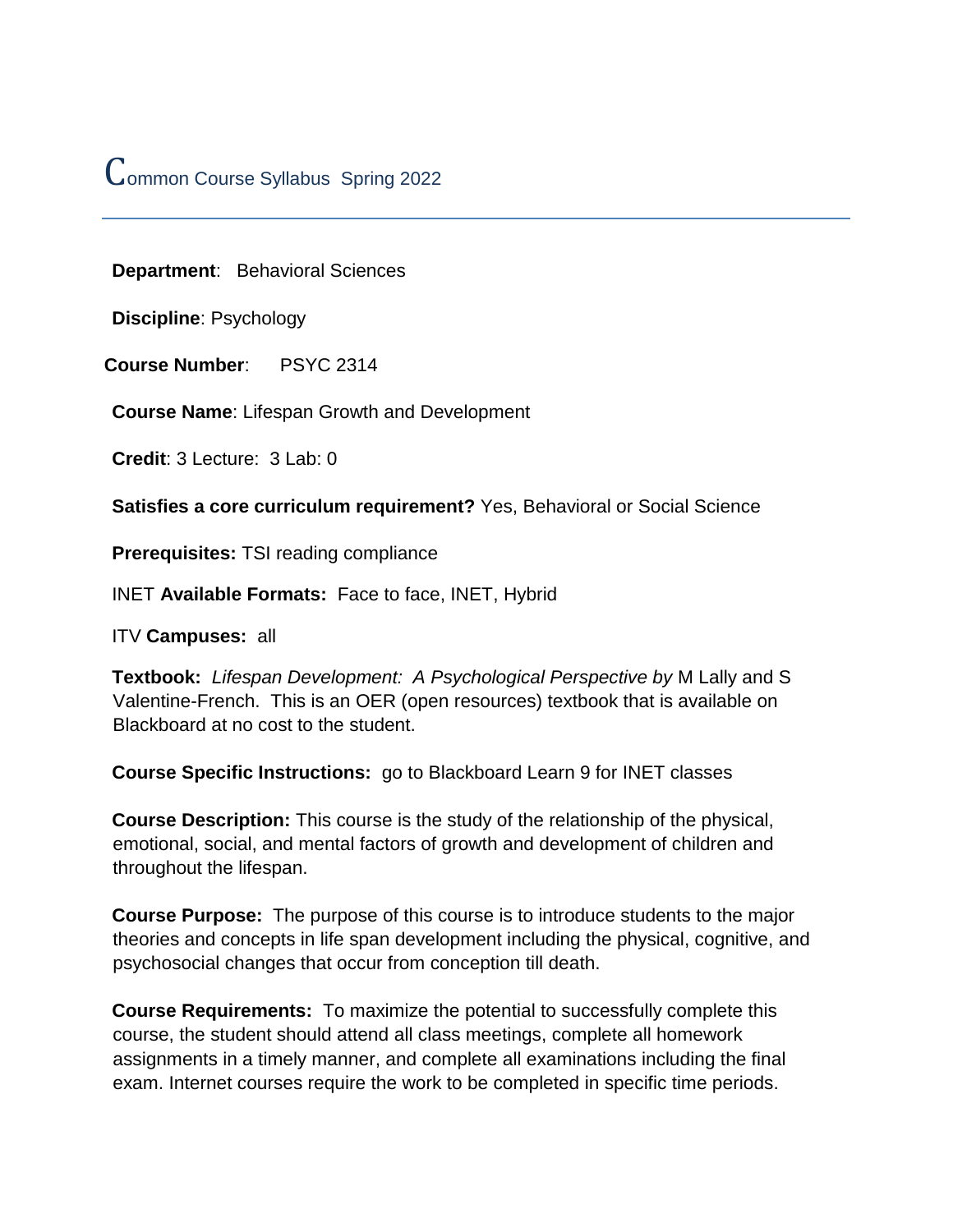**Course Evaluation:** Please see the instructor's course information sheet for specific items used in evaluation of student performance.

#### **Student Learning Outcomes:**

Students who have successfully completed this course will be expected to:

1. Describe the stages of the developing person at different periods of the life span from birth to death.

2. Discuss the social, political, economic, and cultural forces that affect the development process of the individual.

3. Identify factors of responsible personal behavior with regard to issues such as sexual activity, substance abuse, marriage and parenting.

4. Explain the biosocial, cognitive and psychological influences throughout the lifespan as an ongoing set of processes, involving both continuity and change.

5. Describe the different developmental perspectives of the major theories of development (i.e. cognitive, learning, humanistic and psychodynamic).

6. Identify examples of some of the cultural and ethnic differences that influence development throughout the lifespan.

7. Discuss the various causes or reasons for disturbances in the developmental process.

#### **Core Objectives addressed**:

**Communication skills**- to include effective written, oral and visual communication.

- **Critical thinking skills** to include creative thinking, innovation, inquiry and analysis, evaluation and synthesis of information.
- **Empirical and Quantitative skills** to include the manipulation and analysis of numerical data or observable facts resulting in informed conclusions.
- **Social Responsibility** to include the demonstrated intercultural knowledge and competence, knowledge of civic responsibility, and the ability to engage effectively in regional, national and global communities.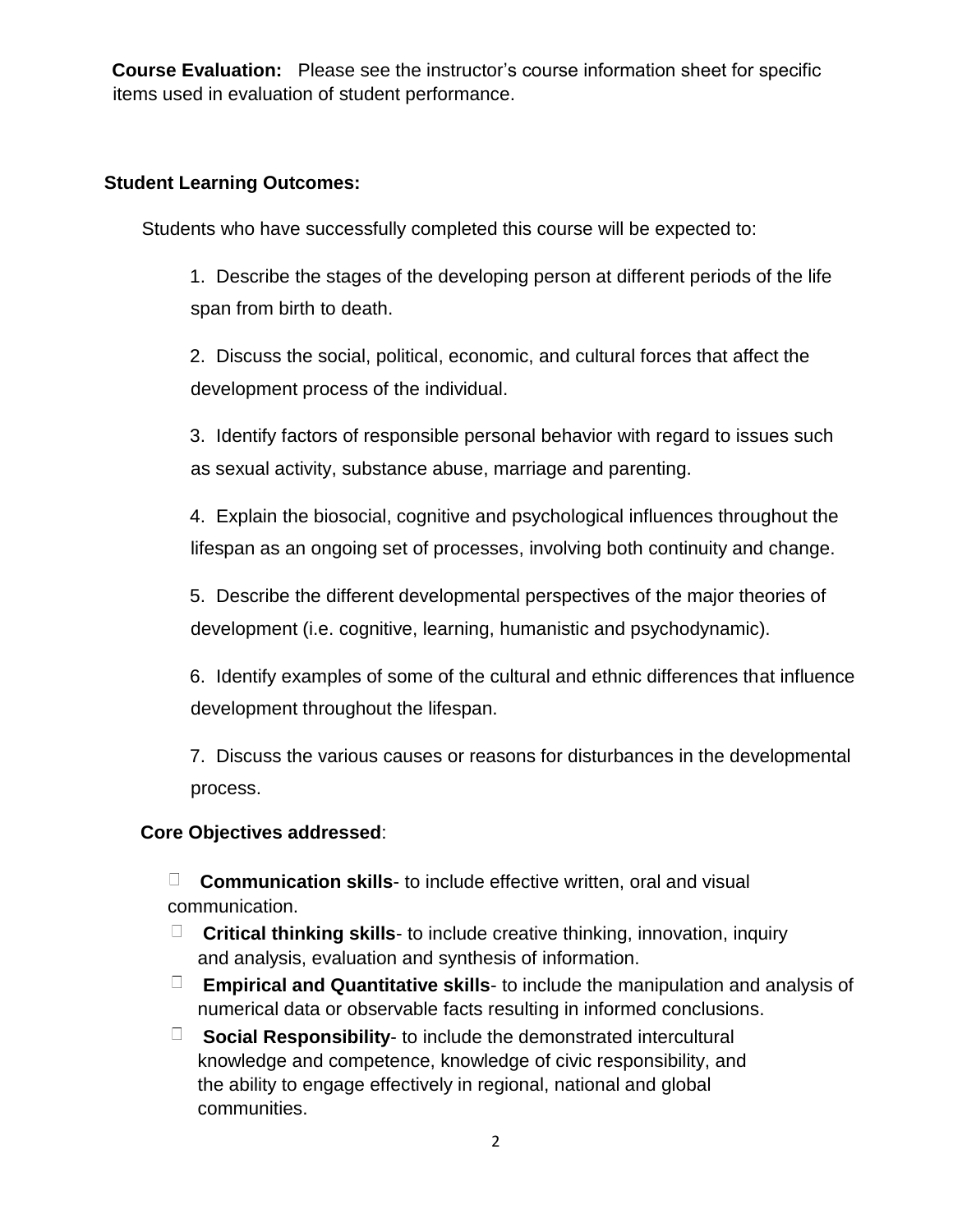### **Coordinating Board Approval Number (CIP)** 42.2703.51 25

**Disability and Accommodations:** SPC Standard Disability Statement Students with disabilities, including but not limited to physical, psychiatric, or learning disabilities, who wish to request accommodations in this class should notify the Disability Services Office early in the semester so that the appropriate arrangements may be made. Processing time could take up to 30 days once paperwork has been submitted. In accordance with federal law, a student requesting accommodations must provide acceptable documentation of his/her disability to the Disability Services Office. For more information, call or visit the Disability Services Office at Levelland (Student Health & Wellness Office) 806-7162577, Reese Center (Building 8) & Lubbock Center 806716-4675, or Plainview Center (Main Office) 806-716-4302 or 806-296-9611.

**Diversity Statement**: Non-Discrimination Statement South Plains College does not discriminate on the basis of race, color, religion (creed), gender, gender expression, marital status, sexual orientation, military status, national origin, sex, disability or age in its programs and activities. All SPC courses meet federal regulations under Title II of the ADA, Sections 504 of the Rehabilitation Act of 1973. The following person has been designated to handle inquiries regarding the non-discrimination policies: Vice President for Student Affairs, South Plains College -1401 College Avenue, Box 5, Levelland, TX 79336, 806716-2360.

**Pregnancy Accommodations:** Title IX Pregnancy Statement If you are pregnant, or have given birth within six months, Under Title IX you have a right to reasonable accommodations to help continue your education. To activate accommodations you must submit a Title IX pregnancy accommodations request, along with specific medical documentation, to the Director of Health and Wellness. Once approved, notification will be sent to the student and instructors. It is the student's responsibility to work with the instructor to arrange accommodations.

**Student Conduct**: The student handbook clearly defines appropriate classroom conduct. A student can be asked to leave the class for inappropriate conduct. You should not disrupt the class since you interfere with the learning process for your peers. Talking, sleeping, cell phones ringing, or other disruptive behaviors will result in a warning and then can result in the student being dropped from the class. If you must have a phone for sick children or emergency reasons, please put the phone on "silent" because a ringing/singing phone is very disruptive to the class.

During exams all phones, ear buds or head phones must be removed and put away, off your desk.

#### **Campus Concealed Carry syllabus statement:**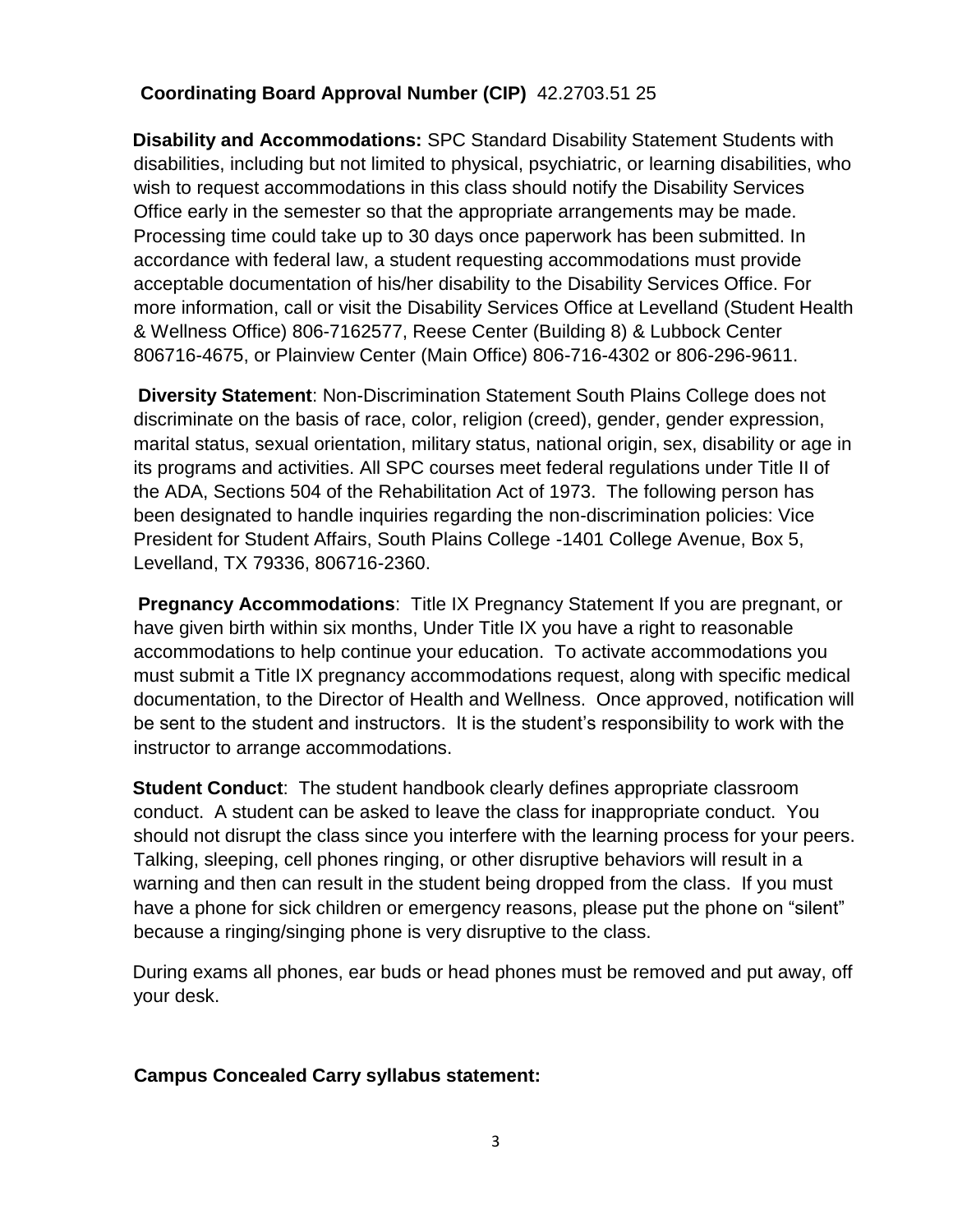Campus Concealed Carry - Texas Senate Bill - 11 (Government Code 411.2031, et al.) authorizes the carrying of a concealed handgun in South Plains College buildings only by persons who have been issued and are in possession of a Texas License to Carry a Handgun. Qualified law enforcement officers or those who are otherwise authorized to carry a concealed handgun in the State of Texas are also permitted to do so. Pursuant to Penal Code (PC) 46.035 and South Plains College policy, license holders may not carry a concealed handgun in restricted locations. For a list of locations, please refer to the SPC policy at:

[\(http://www.southplainscollege.edu/human\\_resources/policy\\_procedure/hhc.php\)](http://www.southplainscollege.edu/human_resources/policy_procedure/hhc.php)

Pursuant to PC 46.035, the open carrying of handguns is prohibited on all South Plains College campuses. Report violations to the College Police Department at 806-7162396 or 9-1-1

**Appeal Process**: The process of appeal is outlined in the college catalog. Basically you would need to talk to the instructor, the department chair, and then the dean if the problem is not resolved. Be sure to always start with your instructor.

#### **Instructor's Course Information: Dr. Skinner Fall 2021 Course Information for Psyc 2314 003**

**Office Hours**: M-Th 7:00 to 8:00 am; 11:00 to 12:00; Friday 7:30 to 9:00 am and other times by appointment.

**Email Address**: pskinner@southplainscollege.edu

**Office Phone**: 806-716-2455 **Office**: AD 146

#### **Course Policies:**

**Late Work and Missed Assignments:** Work is due on the dates assigned and a 10% penalty is assessed for late work.. The paper is due on the date assigned and there is a late penalty for each day the work is late.

**Textbook:** Lally, M. & Valentine-French, S, *Lifespan Development: A Psychological Perspective.* This OER (Open Education Resource) book is on your Blackboard course at no cost to you. You just go to the Blackboard course and click on the course and then the text is located under Start Here or Student Resources on the menu.

**Attendance Policy**: You can check the school policy in the college catalog. In addition to the catalog policy, roll will be taken at each class session and a record of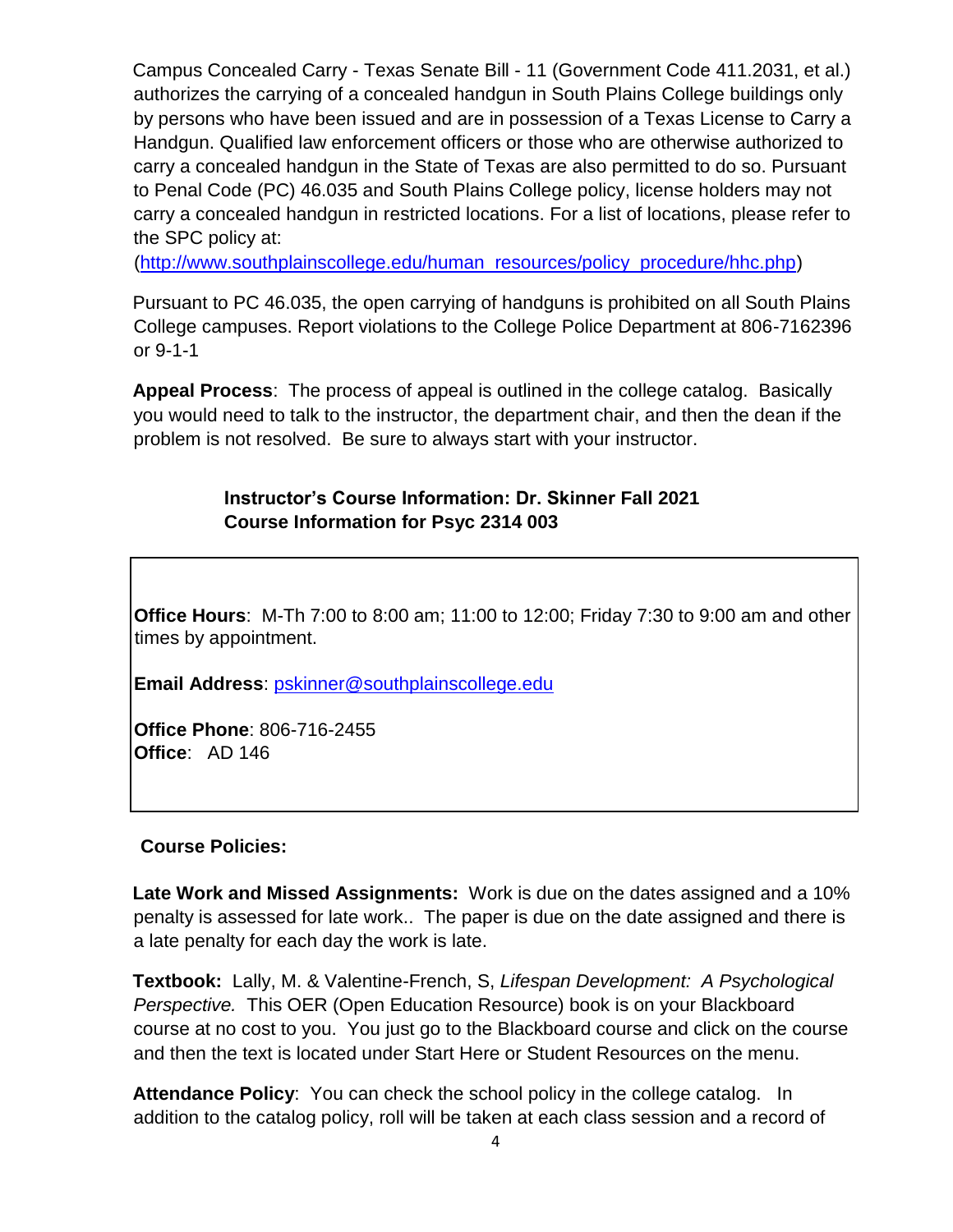attendance maintained. You are expected to attend class. The material presented in class is not a duplication of the material in the textbook, and you will be responsible for all topics discussed in class as well as the assigned chapters in the text. **You may be dropped from the class with an X after five absences, regardless of your grade.**

**Writing Style: A**ll written assignments should be presented using the conventions of Standard Written English. South Plains College requires all students to become proficient in "academic English," a form of English that is typically used in academic, professional, and business contexts. While slang, regional idioms, and informal kinds of self-expression are appropriate in some contexts, they are out of place in academic writing. Writing instructors and professors in courses across the campus expect all students to demonstrate proficiency in using the conventions of academic English in their written work, whether it is in-class exams or take-home essays. Each instructor may also add additional requirements regarding written assignments that are contained in your syllabus. A writing center is available on every campus and is staffed with volunteer faculty who will assist you in editing you papers for all classes.

**Academic Integrity:** You are expected to do your own work. You may not work with another person to complete your assignments, discussions, or when taking your exams. You may not copy another student's work and present it as your own. You may not allow another student to copy your work. Complete honesty is required of the student in the presentation of any and all phases of course work. If the instructor determines an assignment to be plagiarized, the result can range from a zero for that assignment to failure of the course. The result will be determined by the instructor. See SPC College Catalog for additional information.

**Grading Policy/Procedure**: You will have four exams worth 100 points each and 10 assignments worth 40 points each for 400 points total points. The assignments are available in Blackboard and will be answered in Blackboard. This is a total of 800 points. You will also have a written paper that is also worth 100 points. That is a total of 900 points for the semester. Your grade will be based upon a percentage of the total points with  $90\% = A$ ;  $80\% = B$ ;  $70\% = C$ ;  $60\% = D$ ; 59% and below = F.

**Paper**: You will have a paper that is worth 100 points. The topic and instructions will be on a separate page along with the due date:

**Special Requirements**: If you miss an exam, you cannot make it up, but your final exam will be counted twice. You can take an exam with another class if you must miss class for a valid reason. If you miss more than two exams, you may be asked to drop the class.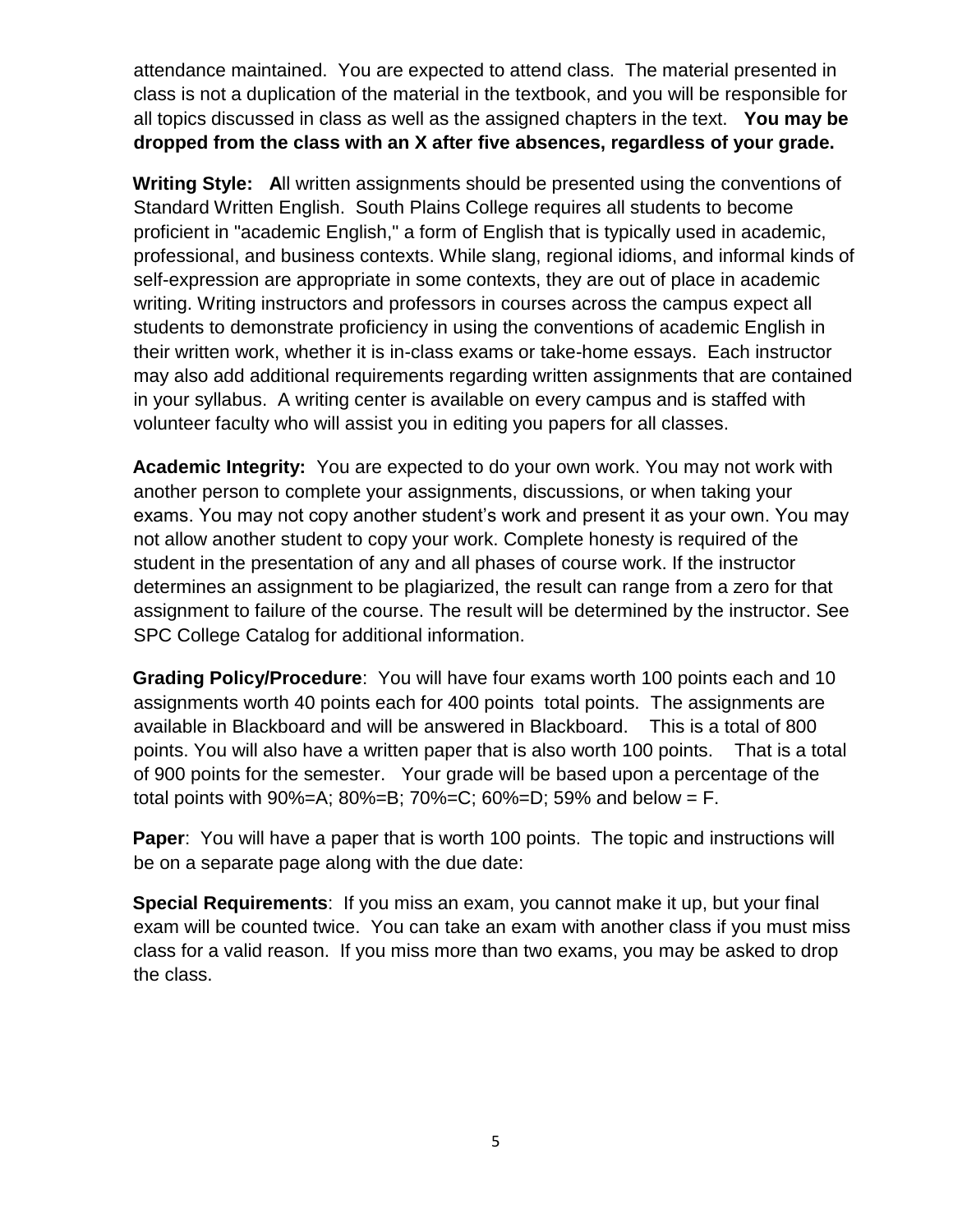## **Psyc 2314 Lifespan Growth and Development – Spring 2022 Course Calendar**

| <b>Week</b>    | <b>Start</b>           | <b>Assignments</b>               | <b>Textbook Chapters</b> | <b>Assignments and Due</b>              |
|----------------|------------------------|----------------------------------|--------------------------|-----------------------------------------|
|                | <b>Date</b>            |                                  |                          | $\bullet$                               |
| $\mathbf{1}$   | <b>Jan 18</b>          | Assignment 1<br>$\Box$           | Chapter 1<br>$\Box$      | Due Sunday, January 23 by mi<br>$\Box$  |
| $\overline{2}$ | <b>Jan 24</b>          | Assignment 2<br>$\Box$           | Chapter 1<br>$\Box$      | Due Sunday, January 30 by mi<br>$\Box$  |
| 3              | <b>Jan 31</b>          | Assignment 3<br>□                | Chapter 2<br>$\Box$      | Due Sunday, February 6 by mi            |
| $\overline{4}$ | Feb 7                  | Exam 1<br>$\Box$                 | Chapter 2<br>$\Box$      | Exam 1                                  |
| 5              | Feb 14                 | Assignment 4<br>$\Box$           | Chapter 3<br>$\Box$      | Due Sunday, February 20 by r<br>$\Box$  |
| 6              | Feb 21                 | Assignment 5<br>$\Box$           | Chapter 3<br>$\Box$      | Due Sunday, February 27 by m<br>$\Box$  |
| $\overline{7}$ | Feb 28                 | Assignment 6<br>$\Box$<br>$\Box$ | Chapter 4<br>$\Box$      | Due Sunday, March 6 by midn<br>$\Box$   |
| 8              | Mar 7                  | Exam 2<br>$\Box$<br>$\Box$       | Chapter 4                | Exam 2                                  |
|                | Spring<br><b>Break</b> | No assignments<br>$\Box$         | $\Box$                   |                                         |
| 9              | Mar 21                 | Assignment 7<br>$\Box$           | Chapter 5<br>$\Box$      | Due Sunday, March 27 by mid<br>$\Box$   |
| 10             | Mar 28                 | Assignment 8<br>$\Box$           | Chapter 6<br>$\Box$      | Due Sunday, April 3 by midnig<br>$\Box$ |
| 11             | April 4                | Exam 3<br>$\Box$<br>$\Box$       | Exam<br>$\Box$           | Exam 3                                  |
| 12             | April 11               | Paper<br>$\Box$                  | Chapter 7<br>$\Box$      | Due Sunday, April 17 by midni<br>$\Box$ |